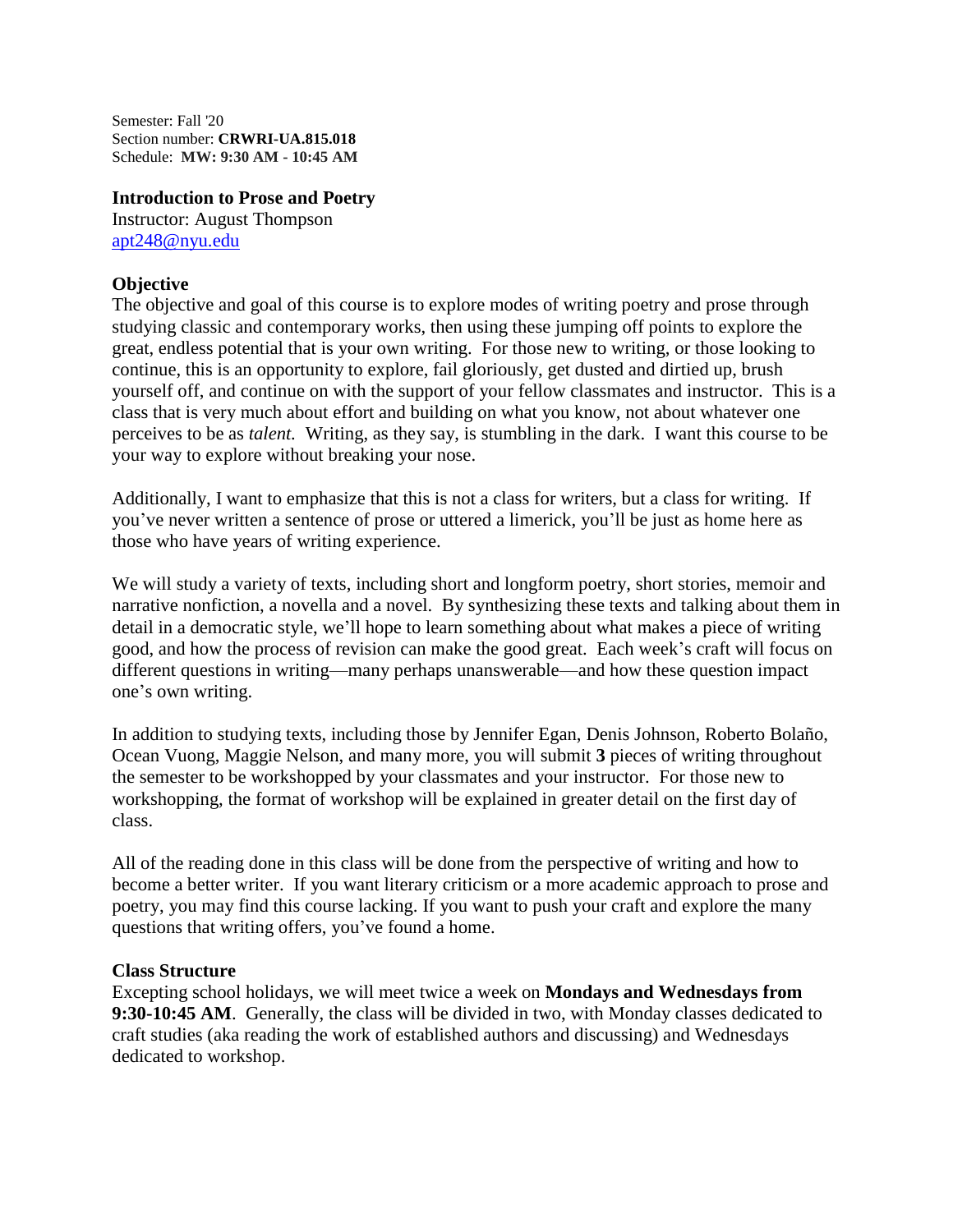Most craft weeks will feature a combination of texts centralized around a certain theme, style or idea.

## **Weekly Assignments**

Each week you will have a set of responsibilities. The first is to complete the reading. I will keep the reading demands of this course relatively low so that we may discuss things in finer detail. For each set of readings, you will be required to do a brief creative response that follows guidelines I've set out weekly. **During weeks in which you workshop, you are exempt from turning in a creative reading response.** 

Additionally, you are expected to mark up your classmates' writing for workshop and write a response. Your response should be about a page long, and reflect the form of a letter that offers critique and instills confidence. Write what you thought worked, what you thought needed bettering, questions you had, etc. This should come from a place of empathy and compassion writing is the ultimate act of vulnerability. Let's create a space that is brave enough to be vulnerable.

I will collect both the weekly reading assignments and the letter responses to workshop (that means two copies.) Both will be core elements of your grade as well as launching pads for discussion.

Please, do the reading. It makes life so much more fun. And if it's evident that you are not doing the reading, I will be forced to lower your grade by 5%.

#### **Workshop Submissions**

On your assigned workshop dates, you will submit your piece a full week before your workshop date. That means all workshop pieces must be submitted by the **Thursday** before your workshop by **10 PM.** This will give your classmates plenty of time to read with generosity and focus. (For example, if you are workshopping on September 30th, you will have to submit your piece by September 24th at 10 PM.)

Please, submit all work in 12 point font—times, times new roman and garamond are acceptable—and make sure to double space.

# **You are expected to print out each reading and workshop piece before class. No computers or tablets will be allowed. Each piece should be marked up with pen.**

Throughout the semester, you will turn in **three workshop pieces**:

—one poem or set of poems, between 2 and 6 pages.

—one piece of prose (fiction or creative nonfiction,) between 5 and 15 pages.

—one piece of your choosing, either poetry, prose, or some combination.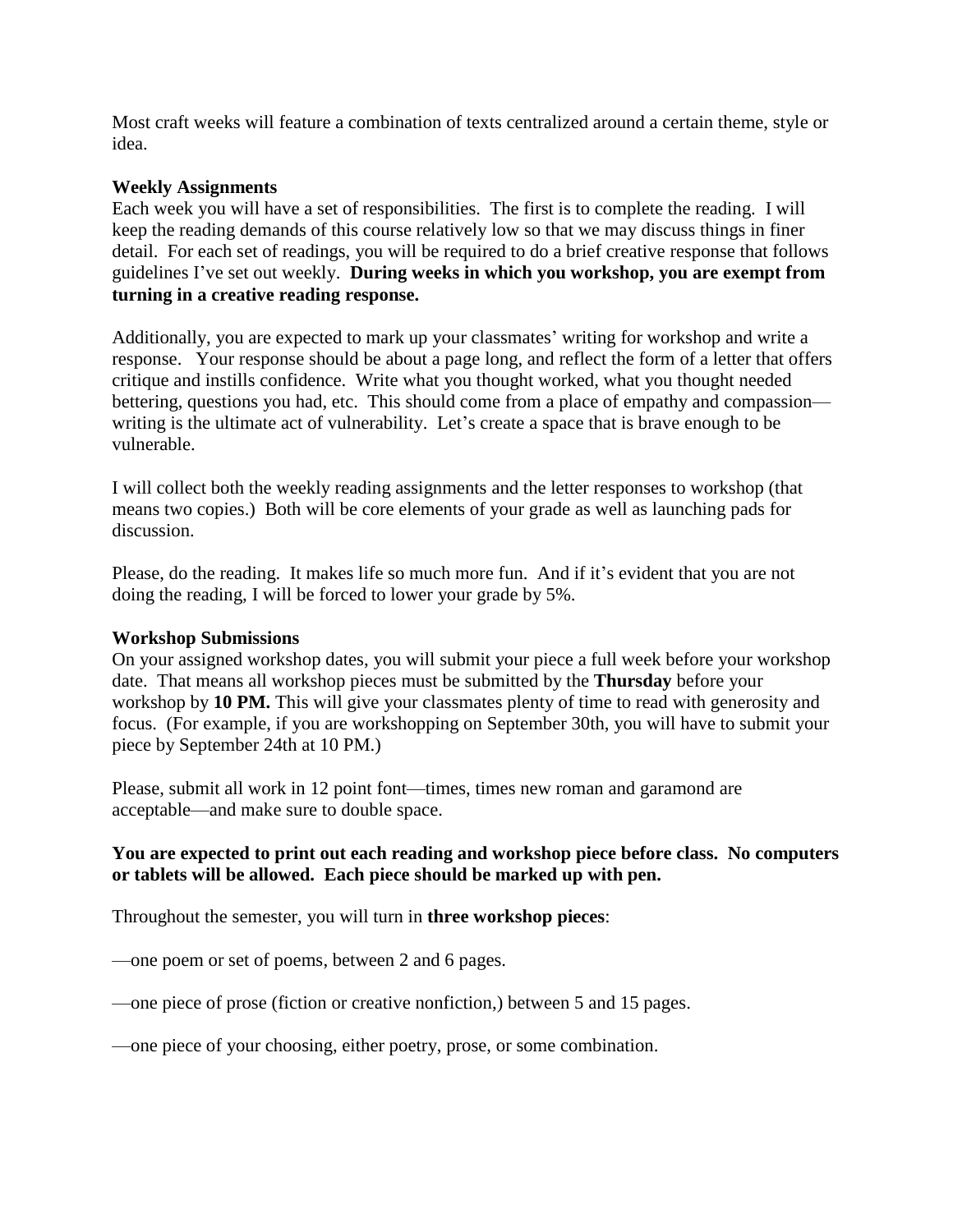## **Final Portfolio**

On the last day of class, before our video celebration, you will turn in a final portfolio. This portfolio will consist of your **3 workshop pieces** and **all reading responses**. Additionally, you will be required to make **substantial revision** to **one** of the three workshop pieces to be turned in with your portfolio. Please discuss with me before which piece you plan on revising.

# **Grading**

In-class participation (attendance, contribution to discussions): 30% Writing: 25% Written feedback to classmates: 25% Final Portfolio: 20%

## **Attendance**

You are allowed one unexcused absence. Each unexcused absence beyond that will drop your letter grade automatically a third of a letter grade (A to A-, B+ to B.)

Being more than 10 minutes late counts as an unexcused absence. Punctuality is particularly important on workshop days. Give your classmates' hard work and vulnerability the attention and time it deserves.

## **Participation**

Please, come to class ready to talk. Readings completed, responses written. Workshop submissions marked up dutifully, responses written. Workshops live and die on the hill of discussion—I'll be there to encourage you and direct and, of course, offer advice and feedback, but good conversation is what will keep us all sane, not to mention all of us progressing.

If you're a person who prefers to be quiet in class, I'm compassionate to this as well. While not mandatory, I'd encourage you to write me an email or come to office hours so we can discuss alternative ways in which you can show your participation.

## **Technology**

Phones, laptops and tablets should be turned off and put in your backpack. Violations of this will lead to a lowering of your grade 5% per incident.

## **Plagiarism**

Plagiarism means instantly failing the course and being reported to the overseers of academic integrity.

## **Office Hours**

## TBD

Each student is encouraged to come to as many office hours as possible. **One** office hour meeting with me during the semester is mandatory.

## **Disability Disclosure Statement**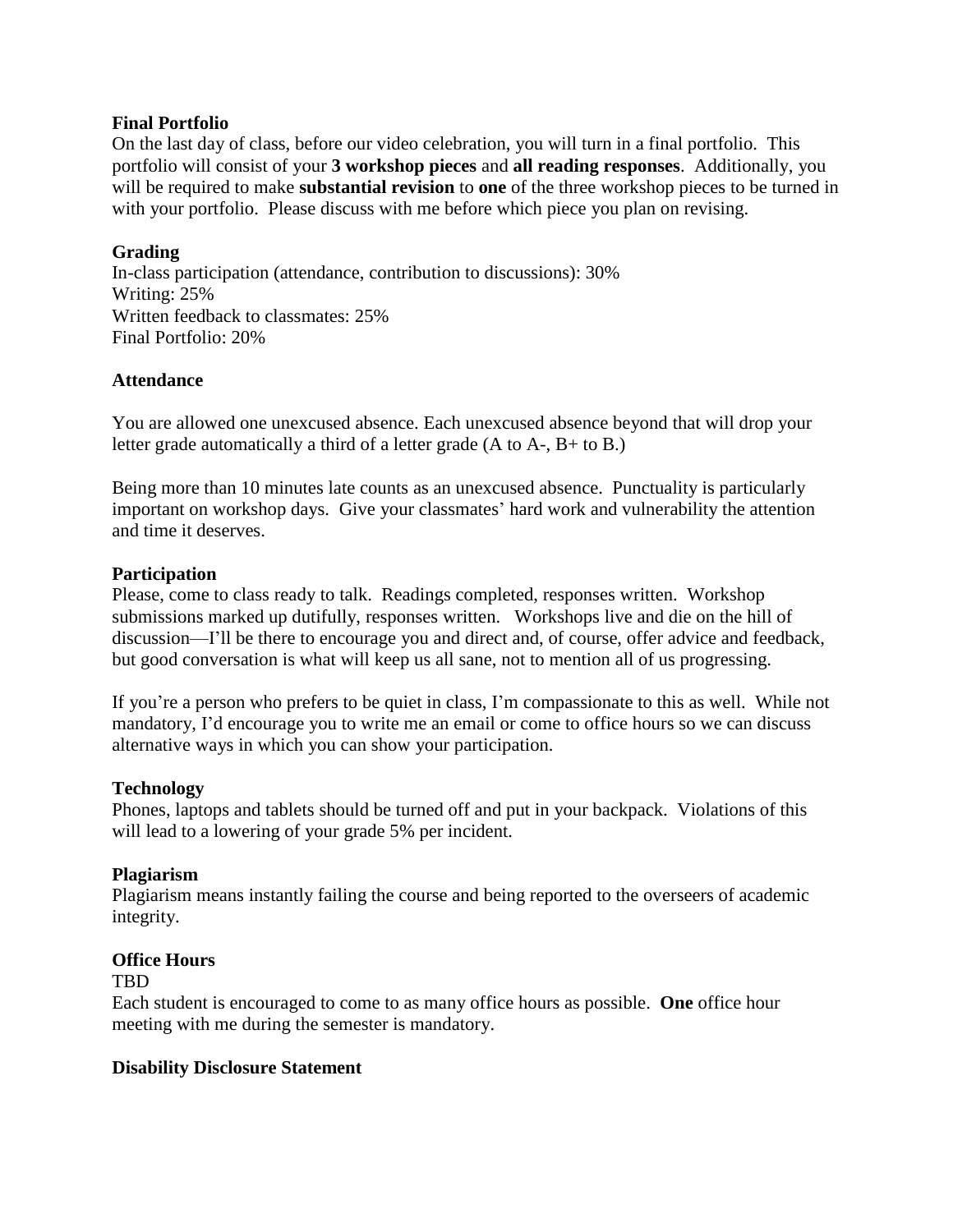Academic accommodations are available to any student with a chronic, psychological, visual, mobility, learning disability, or who is deaf or hard of hearing. Students should register with the Moses Center for Students with Disabilities at 212-998-4980, or at 726 Broadway (2nd floor) or at [www.nyu.edu/csd.](http://www.nyu.edu/csd)

# **Student Wellness Policy**

Unless there is explicit evidence in workshop that the speaker of a work is the writer themselves, we assume the speaker is fictional. However, certain content relating to murder, depression, suicide, sexual assault, or severe mental distress, such as seems to be a possible cry for help, will receive attention. Please send an email putting this work in context before submitting work, especially for workshop, that may be interpreted as such. If you do feel you need someone to talk to at any point in the semester, please feel safe to reach out to me and I can guide you to the NYU Wellness Center.

Additionally, I encourage you to think deeply about the why if writing about things like sexual violence, racism, prejudice and beyond. Shock value is not a viable reason for this class.

## **Texts:**

Texts for each week will be posted by me to your NYU Classes course. Most will either be available online or scanned and posted by me.

There are two required texts which you must purchase or check out from the library:

*Train Dreams* by Denis Johnson *A Visit From the Goon Squad* by Jennifer Egan

*Week One*

WEDNESDAY 9/2 Welcome – Introductions – Review Syllabus—Assign Workshop Groups

## **Week Two**

MONDAY 9/7 **NO CLASS**

WEDNESDAY 9/9 Fiction Craft 1: In pursuit of perfection.

What is a perfect short story? Can such a thing exist? Do short stories have an obligation to achieve "perfection" because of their brevity, whereas a novel's exploratory nature and length excuses it from words like flawless? We'll look at three short stories that are often lauded in writing classes (much like this one) as go-to, can't-miss short stories. All three are very different, yet the same modifier is applied to them. Why is that?

Readings: *-The School,* Donald Barthelme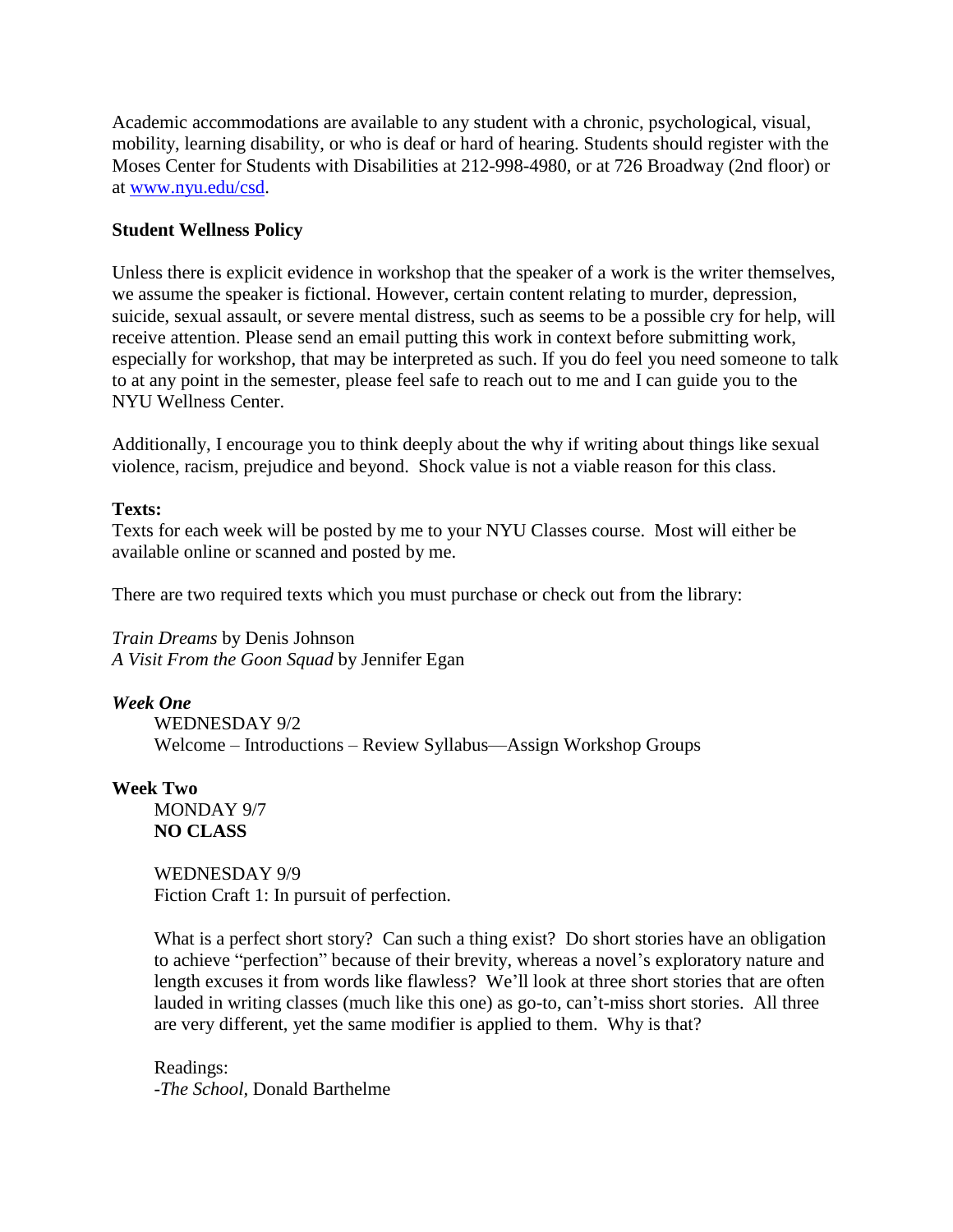-*Babylon Revisited,* F. Scott Fitzgerald -*A Good Man is Hard To Find,* Flannery O'Conner —*The Pit and the Pendulum,* Edgar Allan Poe

**Assignment**: Select a passage from a piece of prose—a favorite novel, a favorite short story, memoir, etc.—that you view as 'perfect' and write a paragraph explanation of why.

### **WORKSHOP GROUP A SUBMITS**

#### **Week Three**

MONDAY 9/14

Poetry craft 1: Then and now.

There's a temptation to think of the practice of poetry as something either esoteric or dusty. We're going to take a look at the classic poems that helped shape how poets write, and the poetry you'll find today.

Readings: *Sonnet 29*, William Shakespeare *I felt a Funeral, in my Brain,* Emily Dickinson *On Earth We're Briefly Gorgeous,* Ocean Vuong *Four Poems by [Maggie](https://bombmagazine.org/articles/maggie-nelson-poems/) Nelson*, Maggie Nelson

**Assignment:** write a poem, one page or less, that combines what you perceive as *then* and *now.*

# WEDNESDAY 9/16 **Workshop Group A**

#### **Week Four**

MONDAY 9/21 *Fiction Craft 2:* What we talk about when we talk about talking in fiction.

Dialogue is tricky enough in real life, let alone in writing. But to write good dialogue in fiction is to achieve verisimilitude without sounding boring. People in real life swear excessively, talk in loops and spirals, and never say what they're saying unless they've been drinking (though I may be projecting here.) How can you achieve dialogue that sounds believable without falling into the trapdoors of real life speech?

Readings: *Tanner's Sisters*, Greg Jackson *Bullfighting,* Roddy Doyle *Charity*, Charles Baxter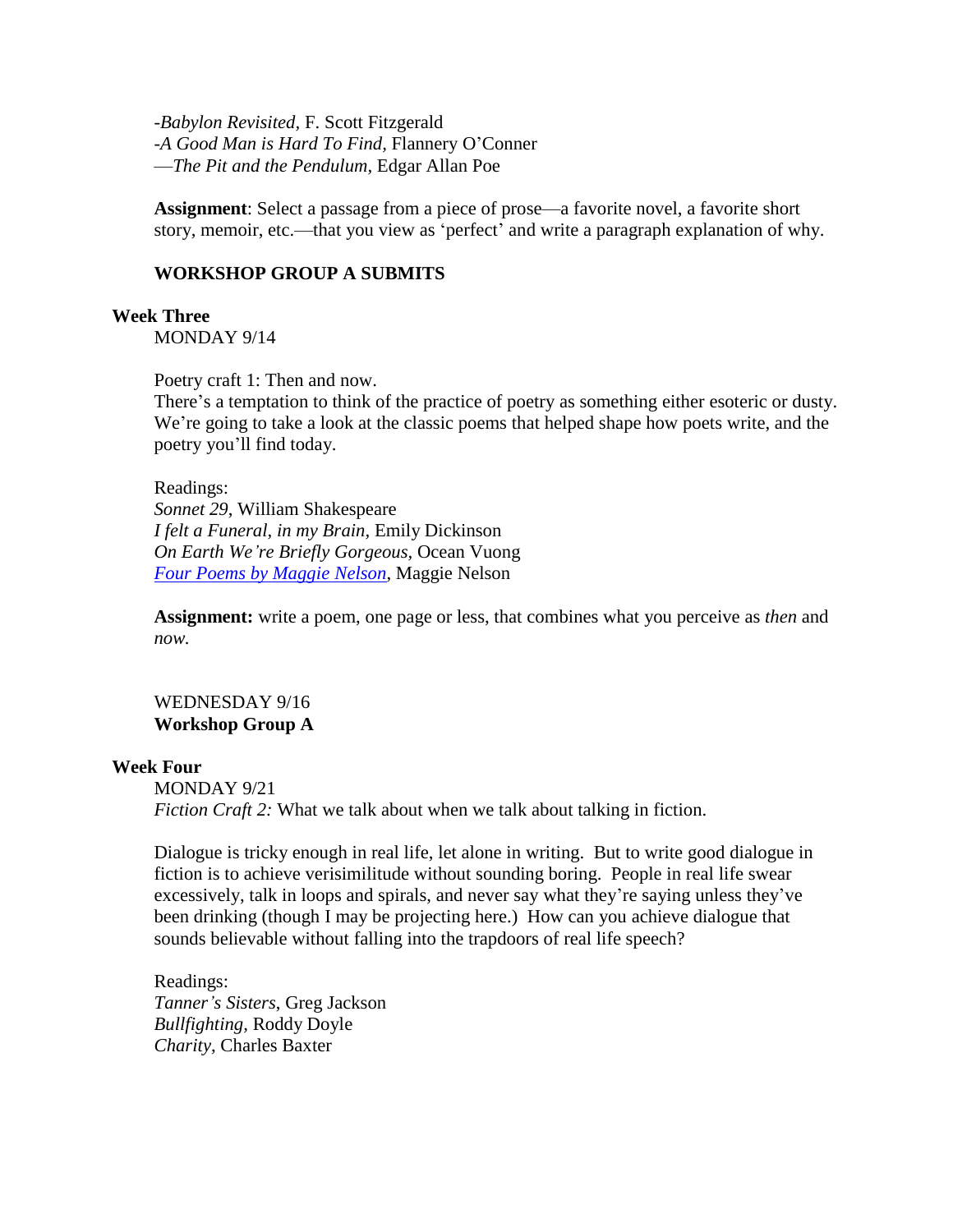**Assignment**: record a conversation you have with someone, then rewrite the conversation as dialogue.

WEDNESDAY 9/24 **Workshop Group B**

#### **Week Five**

MONDAY 9/28 *Poetry Craft 2:* Forms

While poetry can be anything, it is also very often something specific. We'll survey different forms of poetry, from haiku to sonnet and beyond, to better understand the rules. Then we'll break them.

#### Readings:

*An Acrostic,* Edgar Allan Poe (Yes, Poe wrote an acrostic.) *Do not go gentle into that good night,* Dylan Thomas (Villanelle) *These [Haikus](http://www.haiku-poetry.org/famous-haiku.html)*, Various *Ekphrastic*, Rebecca Wolff *Ode to a Large Tuna in the Market,* Pablo Neruda *You Were You Are Elegy,* Mary Jo Bang

**Assignment:** write a poem in one of these standard styles (if you choose haiku, you have to do 3,) then blow up the form and rewrite it.

## WEDNESDAY 9/30

#### **Workshop Group C**

### **Week Six**

MONDAY 10/5 *Fiction Craft:* Finding a voice.

Voice is a word you'll hear a lot in your workshop career, but what is it exactly, and how do you get good at it? Does every author have a voice? Can a lack of a voice be a voice? How do you shape your own voice?

Excerpts from *The Savage Detectives*, Roberto Bolaño *Children as Enemies*, Ha Jinn *Brokeback Mountain*, Annie Proulx *A Country Doctor,* Franz Kafka

WEDNESDAY 10/8 **Workshop Group D**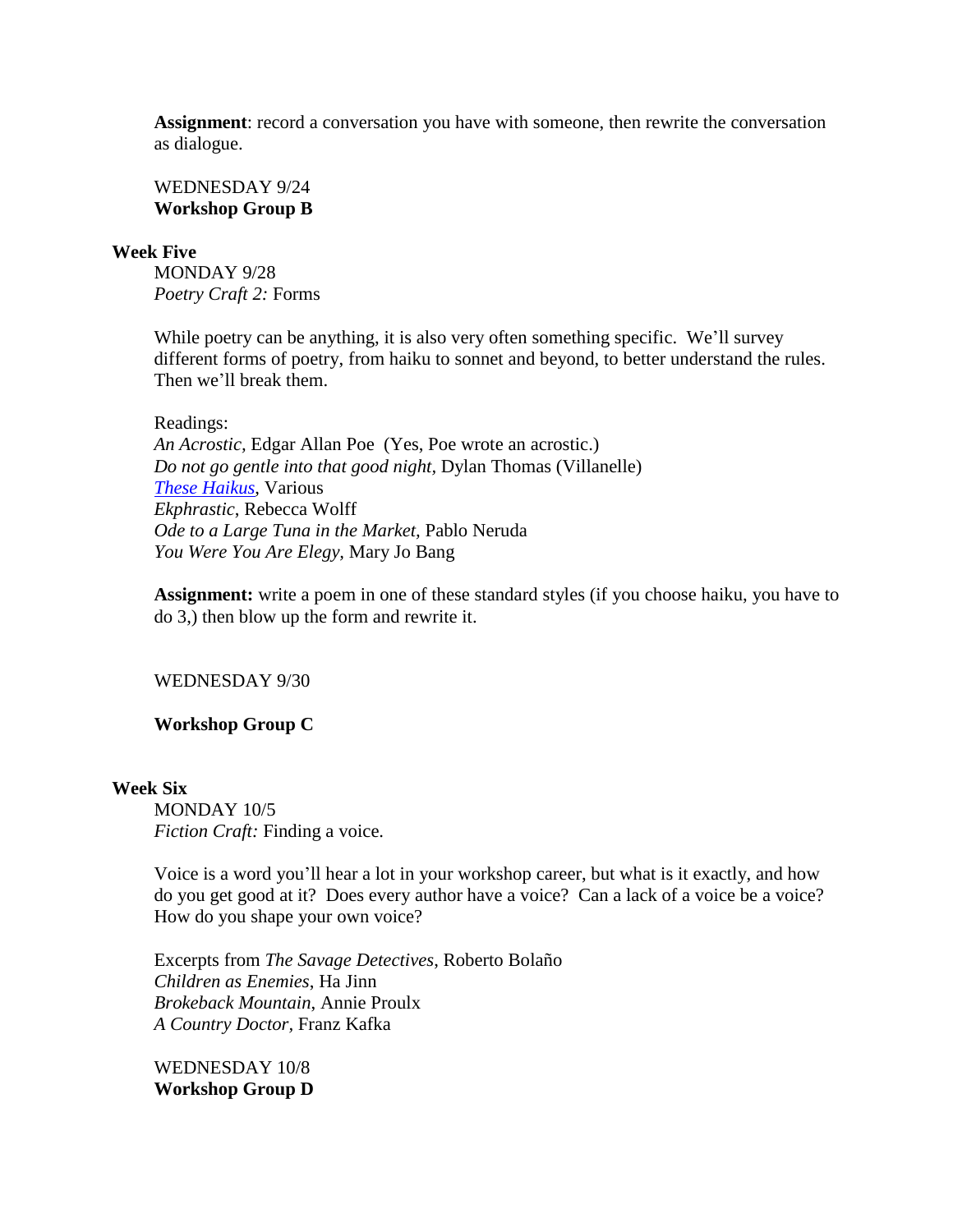#### **Week Seven**

MONDAY 10/12 *Poetry Craft 3:* New York, NY

Much of the power of poetry is the way it evokes that which cannot be defined by speech. How really does love feel, how do the leaves on the tree move, what does silence sound like? Poetry, too, can evoke the sense, identity and rhythm of a place. This week we'll look at a collection of poems about New York City, compare and contrast them, and think about how you live, think, breath, eat, smell, feel New York. Things to consider: how does talking about where you're from or where you live talk about your biography?

*Mannahatta*, by Walt Whitman *The City That Does Not Sleep,* Frederico Garcia Llorca *Marcy Me*, Jay-Z *Awaking in New York,* Maya Angelou *NY State of Mind*, Nas

#### **Weather permitting site visit: TBD**

Assignment: write a poem, one page or under, about your New York.

### WEDNESDAY 10/14 **Workshop Group A**

#### **Week Eight**

MONDAY 10/19 Fiction craft: setting, time and place.

The boundlessness of fiction is maybe its greatest appeal. To write beyond yourself, your location, the lives you've lead. In studying the masterful *Train Dreams* by Denis Johnson, we'll look at different ways to weave time in and out of itself and to build vivid locations far from cityscapes. How can one harness research, or a lack of it, to create a convincing past? Are the details the essence of achieving believability, or is it a feeling?

Read *Train Dreams* by Denis Johnson.

Assignment: write a paragraph or page set in a place or time you've never been.

WEDNESDAY 10/21 **Workshop Group B**

#### **Week Nine**

MONDAY 10/26 Poetry Craft: For The Sake Of Song (or Sound)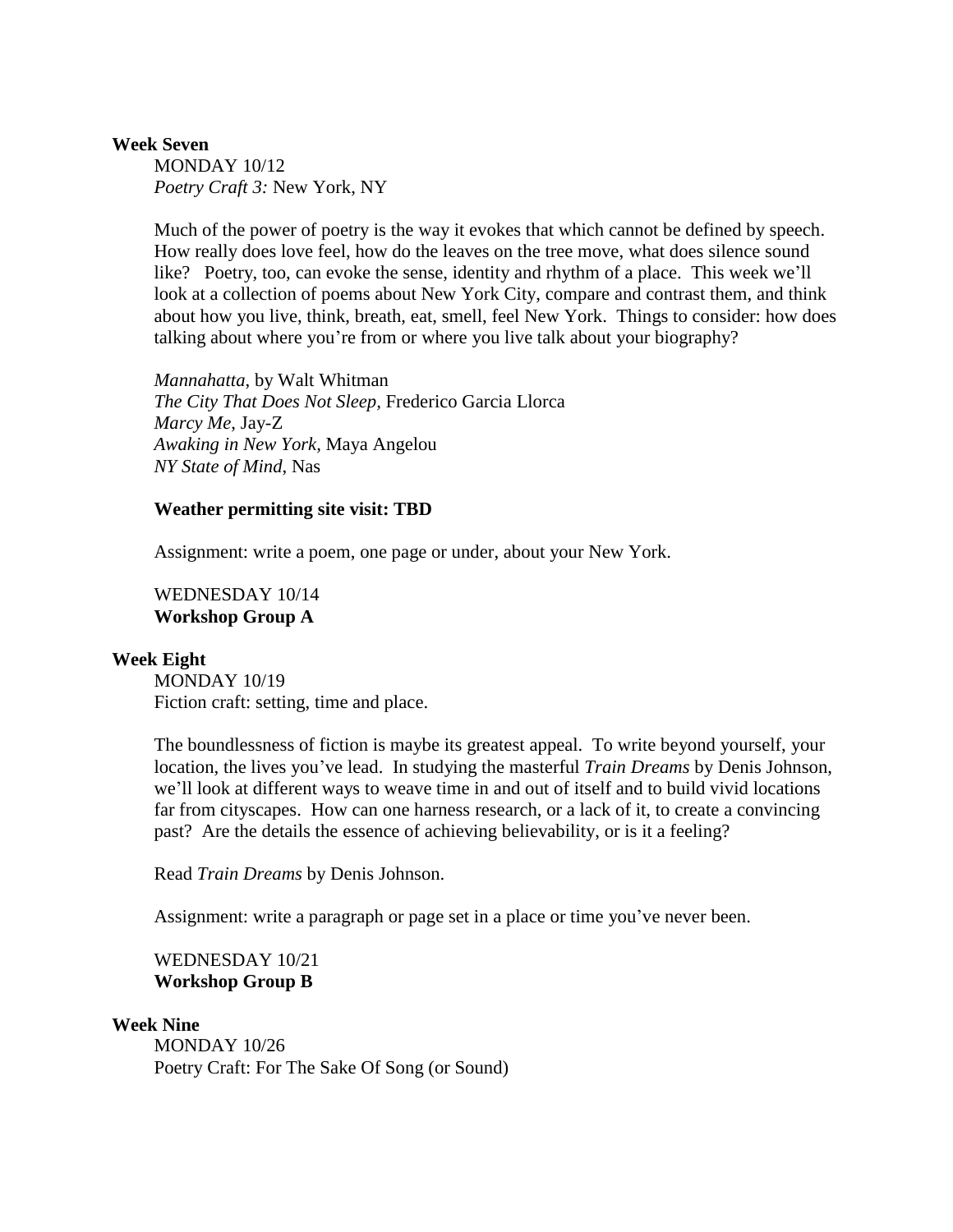How does sound impact poetry? Does a poem transform when it's sung, when it's spoken, when it's yelled? For this class, I'm assigning poems that play with sound and contemporary songs with poetic merit. **Please read the song lyrics before you listen to the track.** 

songs: *Slow Burn,* Kacey Musgraves *Futura Free,* Frank Ocean *Group Home*, Young Thug + Future

poems: -Sam Sax: "LISP", -Paul Celan: "Death Fugue" -Saeed Jones: "Body and Kentucky Bourbon"

Assignment: write a short poem which evokes and incorporates sound.

# WEDNESDAY 10/28

## **Workshop Group C**

#### **Week Ten**

MONDAY 11/3 Fiction craft: Why, and how, we revise.

The adage of "writing is rewriting" is, for most writers, a continual truth. What does revision really look like, what does it accomplish, and how can one do it efficiently? How does inspiration play into a process of tinkering and reforming? How much revision is too much? Can you revise something thoroughly while maintaining its original intent?

Readings: *What We Talk About When We Talk About Love* by Raymond Carver *Rough Crossings*, New [Yorker](https://www.newyorker.com/magazine/2007/12/24/rough-crossings) article *Beginners* by Raymond Carver

#### WEDNESDAY 11/5

#### **Workshop Group D**

## **Week Eleven**

MONDAY 11/9

Nonfiction craft: Real life, perfected.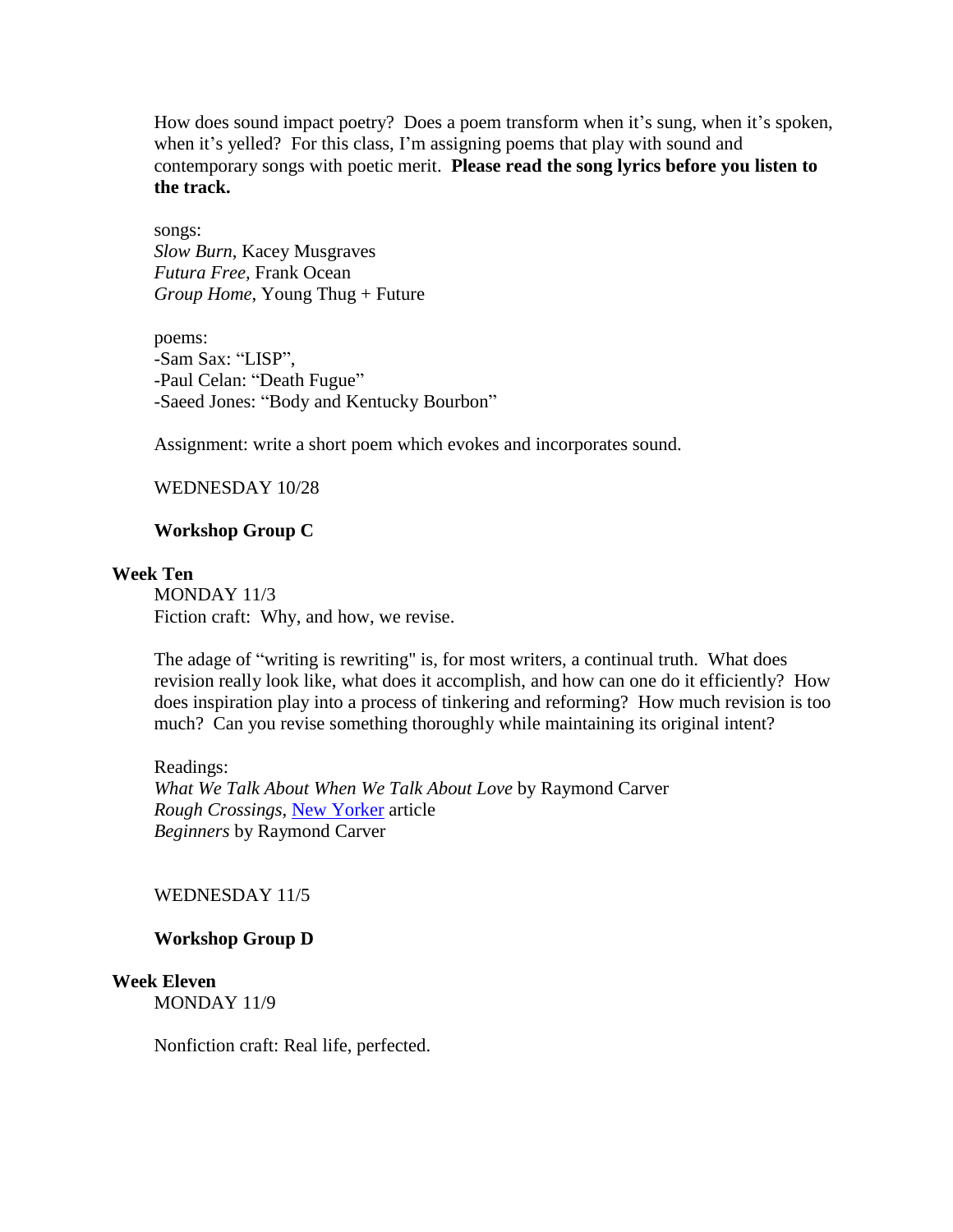Memoir, auto-fiction, creative nonfiction—what are they, why do we delineate these terms? What can memoir accomplish that auto-fiction can't? Can one transmute the truth from real life into a story that is reconstructed? How much reportage is required to achieve reality? Can you tell someone else's story with the loyalty and truth of your own?

*Townie* by Andre Dubus III, excerpts *Truck Stop [Killer](https://www.gq.com/story/truck-stop-killer-gq-november-2012)* by Vanessa Veselka *A Supposedly Fun Thing I'll Never Do Again* by David Foster Wallace

# WEDNESDAY 11/12 **Workshop Group A**

### **Week Twelve**

MONDAY 11/16 Poetry craft: Prose-poetry as storytelling.

As we delve further into our craft studies of fiction, nonfiction and poetry, there is the potential for blurred lines and the loss of stricter definitions. In moving away from the more rigid structured poems we covered earlier in this class, what can one achieve with poetry? Is this type of poetry at odds with prose? Can one tell the difference between the two?

Readings: *Pipes*, Etgar Keret *Illuminations,* Arthur Rimbaud *Information*, David Ignatow *A Confluence of Doors*, Stuart Dybek

WEDNESDAY 11/18 **Workshop Group B**

#### **Week Thirteen**

MONDAY 11/23

Craft: POV and putting it all together pt 1. Prose and poetry come in so many forms, overlapping and crashing and blending all at once. In the masterful *A Visit From the Goon Squad*, Jennifer Egan achieves impossibility after impossibility, busting form bravely while maintaining a cohesive vision.

Reading: *A Visit From The Goon Squad,* first half

Assignment: Emulate one of the points of view from *Goon Squad* and write a 3 page story in this perspective. (Stretched over 2 weeks.)

WEDNESDAY 11/25